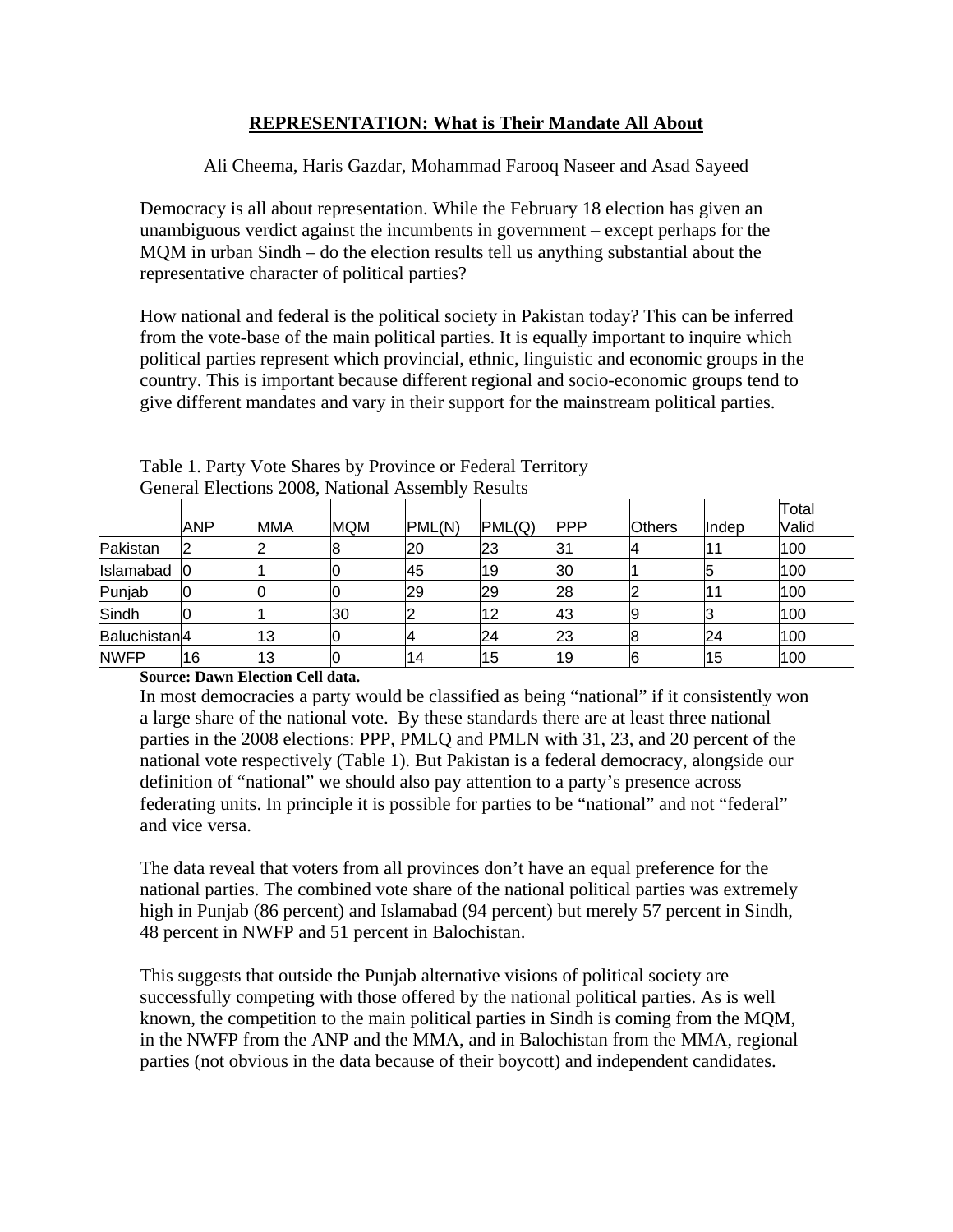What is less appreciated, however, is that Balochistan and NWFP tend to reflect more fragmented polities than Punjab and Sindh: its votes are divided over many more parties as well as independent candidates. In Sindh the PPP, the MQM and the PMLQ between them controlled 85 percent of the vote base in 2008, which was similar to the combined vote share of the three national political parties in the Punjab. However, the three largest national assembly vote holding parties in the NWFP and Balochistan between them held no more than 50 percent and 60 percent of the national vote share, respectively. It is in these fragmented polities that religious parties and regionalists have performed the best.

|                                 | <b>ANP</b>     | <b>MMA</b> | <b>MQM</b> | <b>PMLN</b> | <b>PMLQ</b> | <b>PPP</b> | <b>Others</b> | llnd | % Valid<br>Votes in<br>Pakistan |
|---------------------------------|----------------|------------|------------|-------------|-------------|------------|---------------|------|---------------------------------|
| Islamabad                       | 0              | Ю          |            |             |             |            |               |      |                                 |
| Punjab                          | 10             |            |            | 89          | 76          | 55         | 25            | 64   | 60                              |
| Sindh                           | $\overline{6}$ | 9          | 99         |             | 13          | 35         | 52            | 6    | 25                              |
| Balochistan <sup>8</sup>        |                | 25         | 0          |             |             |            |               |      | 4                               |
| <b>NWFP</b>                     | 85             | 61         |            |             |             | 6          | 15            | 14   | 10                              |
| Total Party 100<br><b>Votes</b> |                | 100        | 100        | 100         | 100         | 100        | 100           | 100  | 100                             |

Table 2. Distribution of Party Votes by Province or Federal Territory General Elections 2008, National Assembly Results

**Source: Dawn Election Cell data.** 

To see if a party is "federal" we need to know how widely its national vote is distributed across federating units. A party can be classified as being overrepresented in a province if its share of the vote coming from any particular province is much higher than overall share of that province's voters in the national total. Conversely, if a party's share in a particular province is much lower than that province's share in the national total we can say that it is underrepresented in that province.For 2008 the PPP and the establishmentbacked PMLQ can claim federal representation because they have decent representation in all four provinces. Despite this, however, the PPP is overrepresented in Sindh (35 per cent of its national vote came from that province compared to Sindh's 25 share of the total national vote) and the PMLQ in Punjab (76 per cent of its vote was in Punjab compared with Punjab's 60 per cent share of the total national vote). Correspondingly, the PMLQ is underrepresented in Sindh. At the other extreme is the MQM, which is really a one province party with hardly any vote base outside Sindh.

The third national party PMLN, in 2008, comes out as a two-province party in terms of representation as do the MMA and the ANP. It is heavily overrepresented in the Punjab, with 89 percent of its votes coming from this province compared to 60 percent of the national valid vote coming from the province. It is only slightly underrepresented in NWFP.

Given its vote base, issues that have gained wider currency in the Punjab and NWFP are likely to matter more to PMLN. Therefore, the restoration of the judiciary is bound to be at the top of its agenda given the much higher levels of radicalisation of the Bars in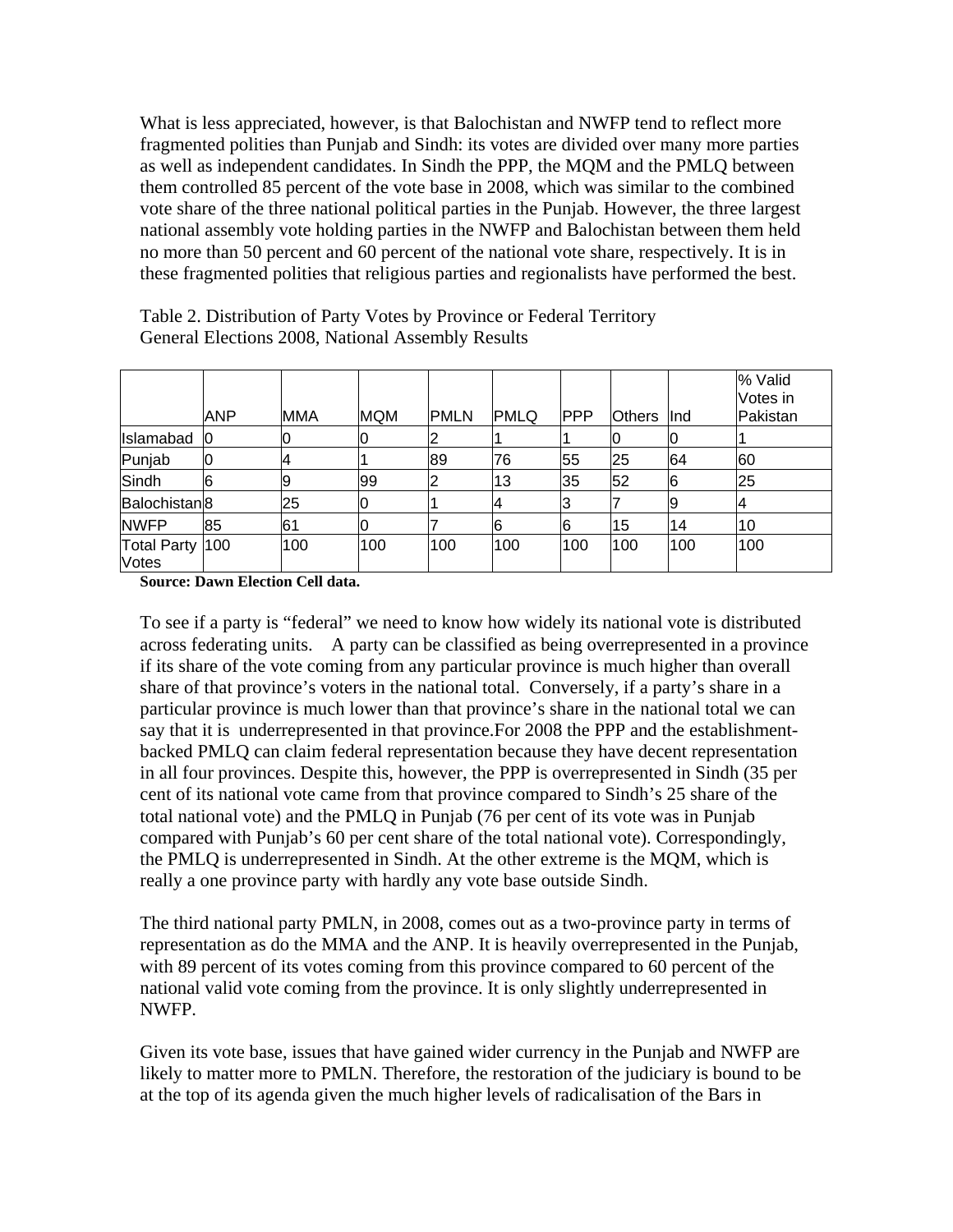Punjab and NWFP. However, because of its dependence on the Punjab vote the PMLN has received a weaker mandate for issues such as provincial autonomy. The overall "Muslim League" vote – taken as a combination of PMLN and PMLQ – is more evenly spread across the provinces. If, as some believe, this vote gets consolidated again into a unified "Muslim League" there would be a second party besides the PPP with a solid national presence.

The ANP and MMA are also two-province parties that are overrepresented in NWFP and Balochistan. However, both parties are seriously underrepresented in the two larger provinces. Intriguingly, the MMA's vote base in 2008 is similar to that of the ANP, which for all purposes is a regional rather than a national vote base. It appears that the ANP and MMA are providing competing visions for the political societies of the two smaller provinces. Given its current vote base, issues of provincial autonomy are going to be at the top of the ANP agenda as is the 'war on terror'.

It is well recognised that in 2008 the voters of Pakistan have given a divided mandate for the National and for each of the provincial assemblies. With this mandate no government, barring Sindh, can be formed without a coalition. While negotiating to form a coalition at the federal level the PPP, PMLN and ANP would do well to understand the differing vote bases of each party. They should recognise that the mandate is not only divided across these parties but that it is also multifaceted because the different vote bases of these parties have different concerns, issues and aspirations.

For instance, matters of regional underdevelopment may not have the same resonance among the voters of central and northern Punjab as they would for the voters of Sindh, Balochistan and NWFP. Likewise, the issue of the restoration of the judiciary may not have the same resonance in Balochistan and Sindh. If this coalition is to materialise and survive then each party would do well to substantively accommodate the aspirations of the vote bases of the others.

After all, ultimately electoral politics are about the representation and balance between different interest groups and segments of the polity. This implies active coordination and negotiation between provinces in order to develop federal democratic politics. This can occur through the internalisation of provincial differences within a party — as in the case of the PPP and possibly a combined Muslim League of the future. Alternatively, federal democracy can develop through greater cooperation between parties that have representation in different provinces. For now it seems that the divided mandate favours a combination of the two processes: internalisation of federal politics within parties, as well as cooperation between different regional parties.

Two things are quite clear. One, no single party can rightly claim, on its own, to represent all federal units. Two, parties have overlapping interests and positions across a range of issues which means that negotiations between them need not be limited to specific bilateral matters – it is both possible and necessary to arrive at understandings and agreements across a range of issues.